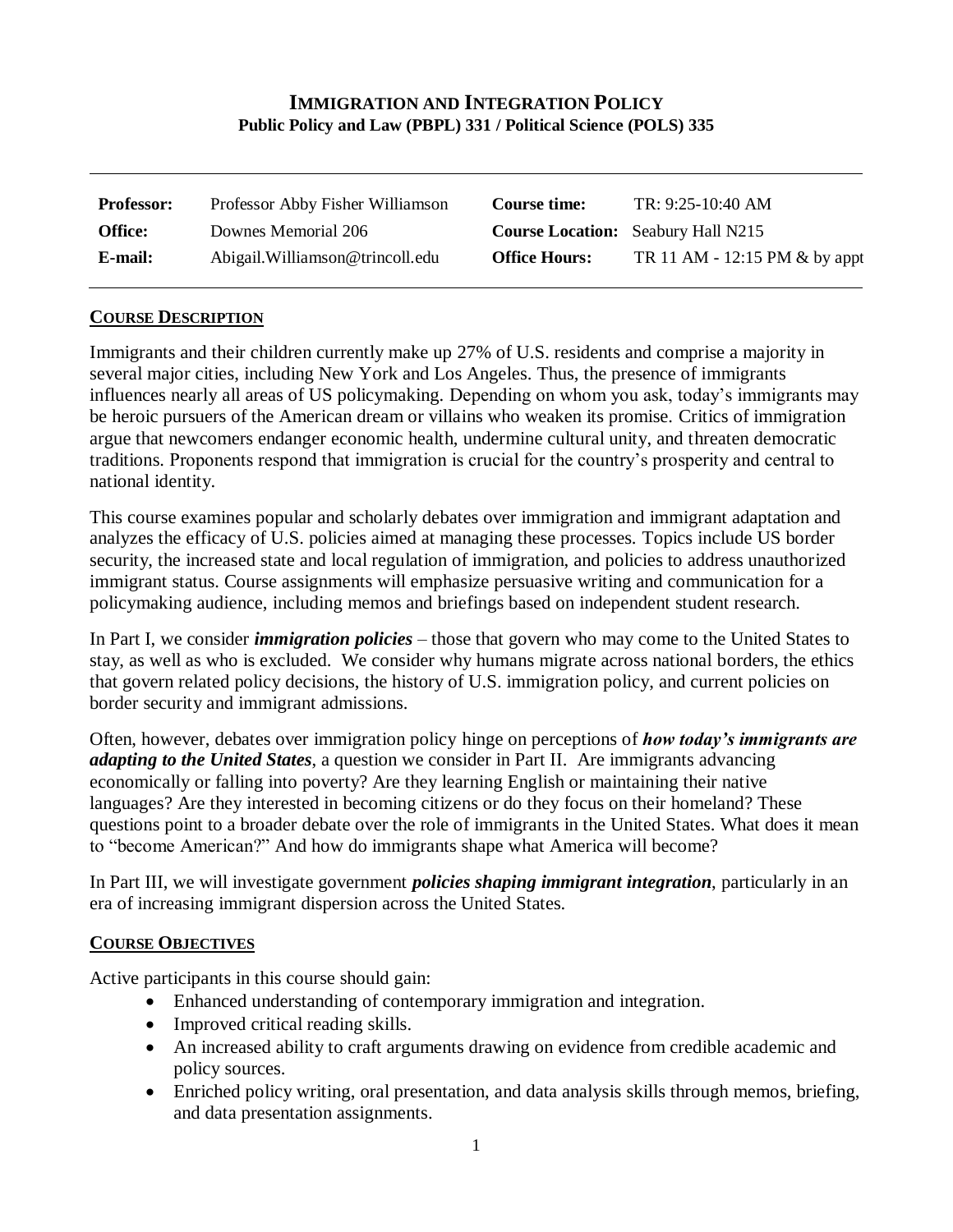### **COURSE MATERIALS**

Please purchase the following books, available in the college book store:

- Tichenor, Daniel J. 2002. *Dividing Lines: The Politics of Immigration Control in America*. Princeton, NJ: Princeton University Press.
- Massey, Douglas S., Jorge Durand, and Nolan J. Malone. 2002. *Beyond Smoke and Mirrors: Mexican Immigration in an Era of Economic Integration.* New York: Russell Sage.
- Wong, Tom K. 2017. *The Politics of Immigration: Partisanship, Demographic Change, and American National Identity*. Oxford University Press.

Additional course reading materials will be available via download from Moodle. I ask that you have in class on the assigned day a hard copy of the readings that allows you to make notes. If a given reading is on Moodle and is more than 12 pages double-sided, you may choose to bring a digital copy to consult. *You will need to reference readings in class in order to participate.* 

### **COURSE REQUIREMENTS**

*Class participation* will be the most crucial requirement of this seminar, since we aim to reach a deeper understanding of immigration/integration policies through critical discussions of assigned readings. To enable a productive discussion, you must be in class, on time, having completed all of the readings. At a minimum, to be prepared for class participation, I expect that you will be able to respond to each of the following questions about each *assigned reading*.

- 1. What is the author's argument (i.e. what is the author trying to convince us of)?
- 2. How does the author reach his/her conclusions (i.e. what evidence and methods of analysis does the author draw on)?
- 3. Is the author's argument compelling do you buy it? Why or why not?

I may ask that students submit *discussion questions* or complete some small research exploration prior to the class, tasks that will be included in the participation grade.

On several days during the semester, we will jumpstart our discussion through a 15 minute *policy briefing* on a given debate, led by a group of roughly three students. Each student in the course will participate in one briefing group.

In addition to these in-class assignments, students will complete two 3-page response papers, a data analysis paper, and one final policy memo. The *response papers* will address questions raised by the readings for a particular day of class and must be submitted by noon the day before the given class. On the day for which you submit your response paper, I expect you to serve as an informal leader in class discussion.

The *data analysis paper* (c. 2-3 pages) will involve using US government data to evaluate claims made about immigration policy by leaders and the media.

For the final assignment, students will conduct independent research to write a 10-page *policy memo* advising a local government leader in a U.S. city or town on how to respond to an immigration-related issue in the leader's jurisdiction. Several weeks before the memo is due, students will submit a 2-page *prospectus* detailing the topic, audience, and research strategy for their memo.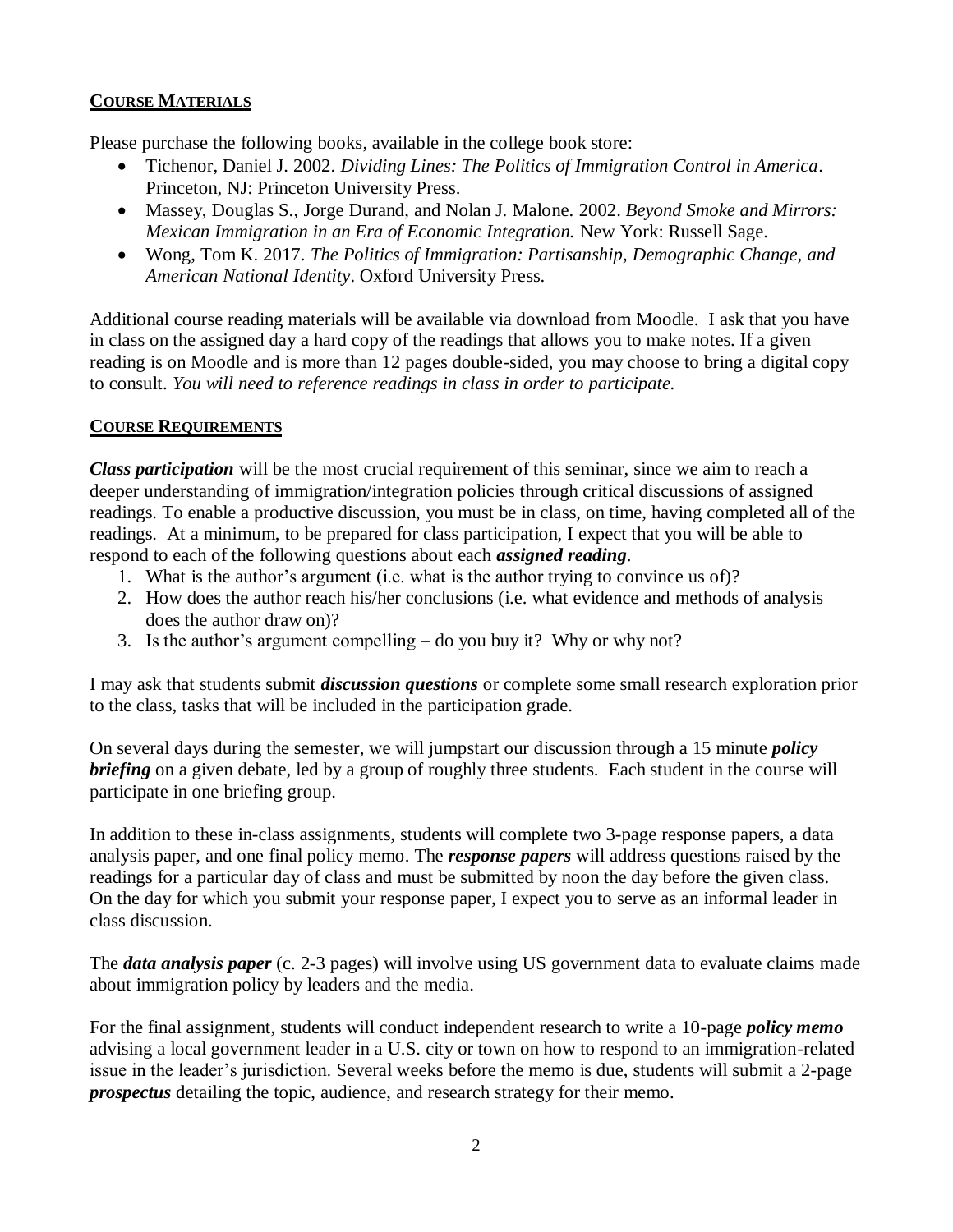I will provide more details on expectations through assignments distributed in class.

*Note*: In this course, your written work should be considered public. I may choose to share your work so that we can generate discussion and you can benefit from your classmates' critiques. If you have specific concerns about making a particular piece of writing public, please e-mail me.

# **Grades and Deadlines**

I will calculate your grade based on class participation and performance on the response papers, policy briefing, data analysis paper, prospectus, and policy memo. Assignments *tentatively* will be due on the deadlines listed below, though you should always refer to the posted assignment for the final verdict on deadlines.

| <b>Assignment</b>                   | <b>Percent of Grade</b> | <b>Deadline</b>                                                                                               | <b>Submission</b>                                |
|-------------------------------------|-------------------------|---------------------------------------------------------------------------------------------------------------|--------------------------------------------------|
| Class participation                 | 17 percent              | Daily                                                                                                         | In class                                         |
| Two 2-3-page response<br>papers     | 18 percent              | 2:00 pm on day prior to class where we<br>will discuss the given readings. (Students<br>sign up for 2 dates.) | Moodle                                           |
| Group policy briefing               | 18 percent              | TBD – students will express preferences<br>and I will assign groups.                                          | In class;<br>Presentation on<br>Moodle           |
| Data Analysis Paper (2-3)<br>pages) | 18 percent              | Friday, March 15 by 3:00 pm                                                                                   | Moodle <i>and</i><br>hard copy to<br>Downes 206. |
| Prospectus                          | 5 percent               | Monday, April 22, $12:00 \text{ pm} \text{ (noon)}$                                                           | Moodle                                           |
| Final 10-page policy memo           | 24 percent              | Tuesday, May 7 at 4:00 pm                                                                                     | Moodle <i>and</i><br>hard copy to<br>Downes 206. |

Your participation grade will evaluate your engagement with the course as reflected in your informed and thoughtful contributions to class discussion and class preparation tasks as assigned (discussion questions, etc.).

Grades reflect the quality of student work and not the effort expended. Grading becomes more stringent in later assignments as you have the opportunity to build additional skills. All grades are final.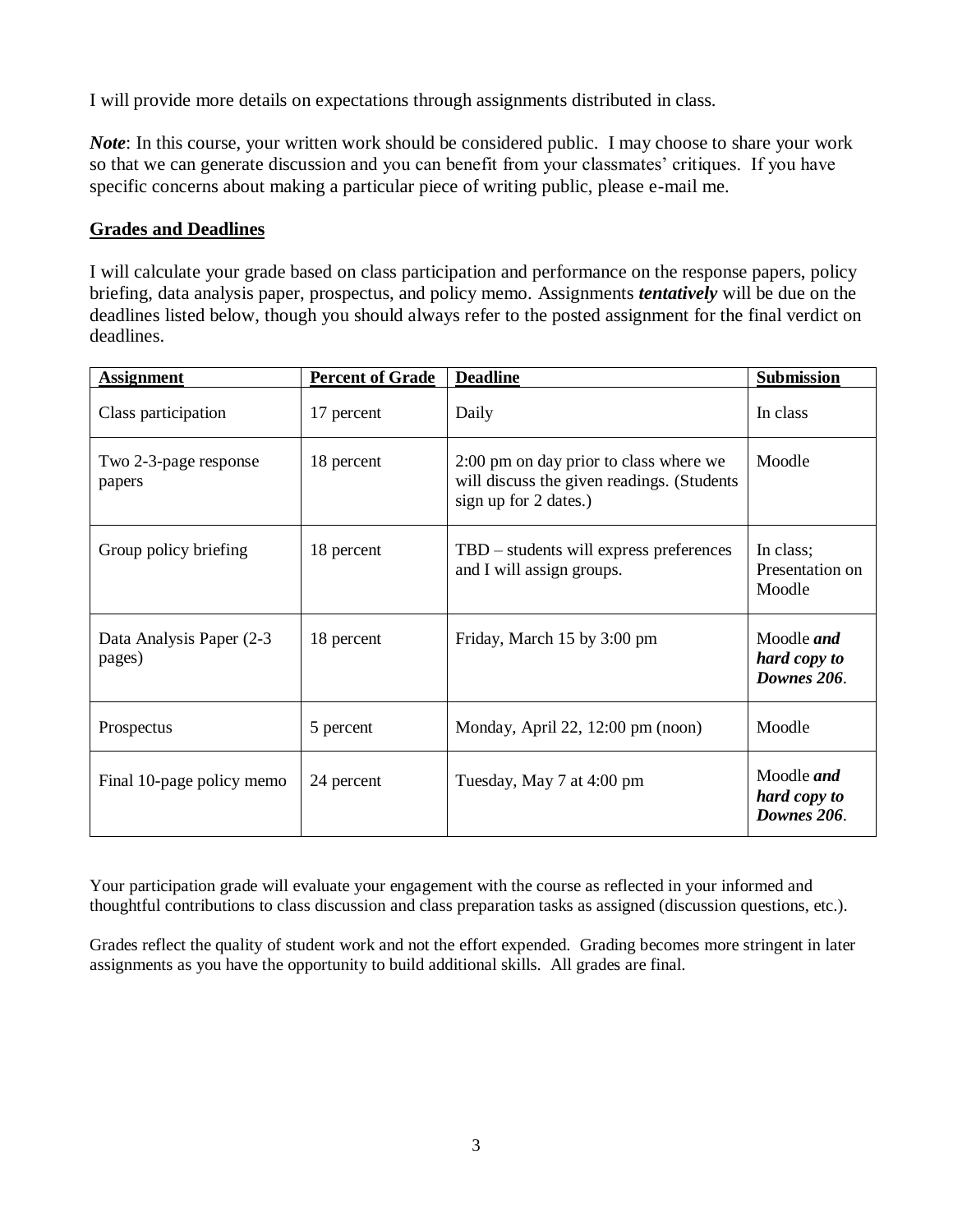### Grading Scale

| $A+$           | 97-100 | $C+$        | 77-79        |
|----------------|--------|-------------|--------------|
| $\mathbf{A}$   | 94-96  | $\mathbf C$ | 74-76        |
| $A -$          | 90-93  | $C-$        | $70 - 73$    |
| $B+$           | 87-89  | $D+$        | $67 - 69$    |
| B              | 84-86  | D           | 64-66        |
| $\mathbf{B}$ - | 80-83  | D-          | $60 - 63$    |
|                |        | F           | 59 and below |

### **Moodle Submission**

Written assignments must be submitted in a format that is readable in Microsoft Word (e.g. ".doc", ".rtf", etc.). PDF files are not acceptable. In some cases, files may be requested in other formats, such as Excel, and specific instructions will be provided. The file you upload should be titled in the following manner:

### LastNameFirstInitial\_AssignmentType (e.g. WilliamsonA\_RespPaper1)

*Note:* You are responsible for ensuring that a readable version of your assignment reaches Moodle. If I cannot open or read the file you have sent, the assignment will be subject to late penalties. Check the assignment you upload to ensure that it opens and is readable.

### **Style and Citation**

It is a minimum expectation that all written work be proofread for grammar, spelling, and typographical errors.

Please abide by the following stylistic guidelines, unless otherwise directed:

- All submitted assignments should include your name, the date, and an indication of the assignment type.
- Use double-spaced text.
- Number each page.
- Choose a standard 12-point font (i.e. Times New Roman).
- Set 1-inch margins.

In citing sources, use a consistent citation method such as Chicago style, APA, or MLA. Either parenthetic or footnote style is fine, as long as you are consistent. At the end of your assignment, include a final page with a list of references cited. (If you're trying to choose, I recommend Chicago author-date citation.)

*Note:* These submission and style guidelines are designed to enable me to grade and return your work in a timely fashion. Thus, if the submission or style guidelines are not followed, I will deduct points.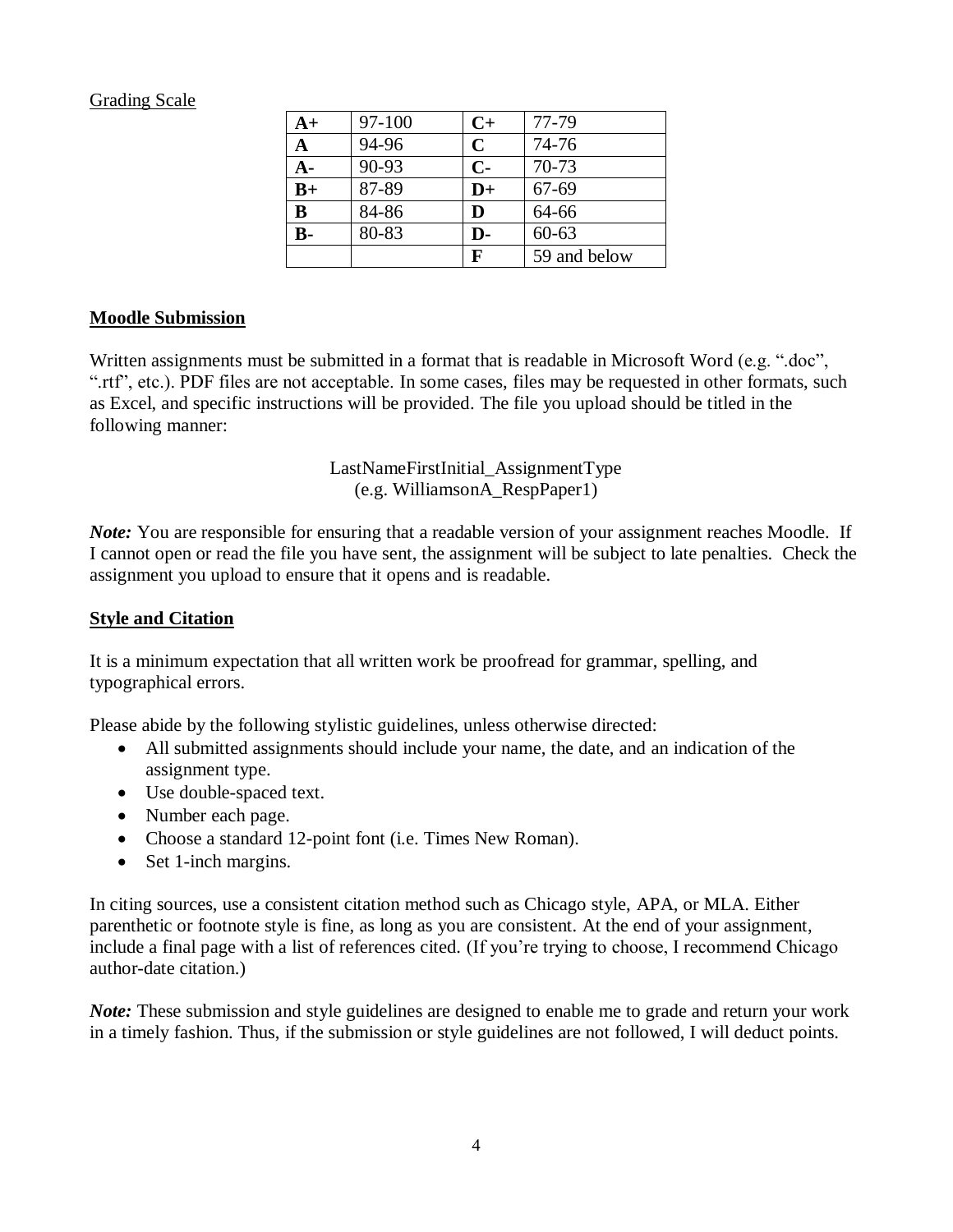### **COURSE COMMUNICATION AND ASSISTANCE**

You must check your e-mail at least daily. I will e-mail the class with important administrative and substantive matters and you are responsible for this information.

I can respond to questions outside of class in office hours (TR 11:00 AM – 12:15 PM and by appointment) or via e-mail (Abigail.Williamson@trincoll.edu). Typically, I will respond to e-mails within 24 hours, though response times on weekends may be slower. I cannot guarantee a response sooner than 24 hours, so please plan ahead when you have questions about assignments. If you are not able to come to office hours, please e-mail me to set an alternate appointment.

### **COURSE POLICIES**

### **Presence and Punctuality**

Class attendance is required and I do mark attendance. If you are not able to attend class, please e-mail me in advance. Absences will be excused in the event of religious holidays and family or medical emergencies. If you miss more than one class due to an emergency or illness, you must present documentation to receive an excused absence.

Any unexcused absences will reduce your participation grade, but incurring more than two unexcused absences will dramatically reduce it. You are responsible for any material that you miss. If you miss a class, obtain the notes from a classmate and review them. If you have remaining questions, see me in office hours or make an appointment.

Late arrivals and departures during class are distracting and detract from our learning. We will begin class promptly. Three late arrivals will result in an unexcused absence. Coming and going during class is often disruptive. Students should step out during class only on those rare occasions when not doing so would prove more distracting.

### **Technology**

Cell phones and other electronic gadgets should be muted and put away. I will assign you a zero for participation that day if I see you using your phone or gadgets in class.

Laptops or tablets are only permitted in class on days where we have a reading posted on Moodle longer than 12-pages double-sided (i.e. that you are not expected to print). On those days, you may use your laptop/tablet to consult the reading. You should always take notes on paper unless you have a documented accommodation for laptop use.

### **Late Work**

To ensure that students remain on track, assignment deadlines are firm. In the interest of fairness, assignments not submitted in the manner required by the *date and time* specified will be penalized in the following manner: one-third of a letter grade deducted per day late (e.g.  $A \rightarrow A$ - within the first 24 hours late,  $A \rightarrow B+$  between 24-48 hours, etc.). Note that the first deduction takes effect on the day of deadline when the specified submission time passes. Late penalties will not apply in the event of a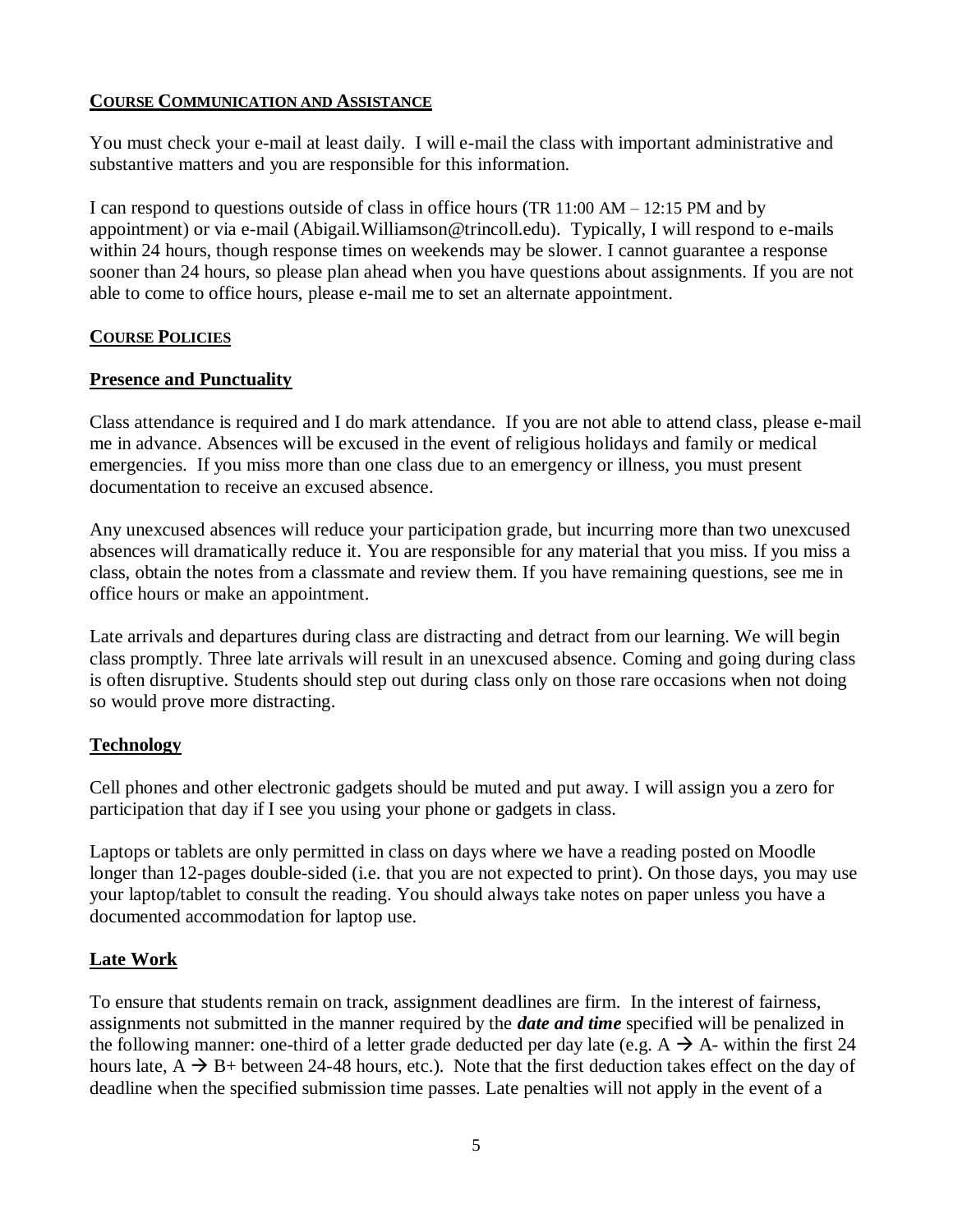family or medical emergency, assuming you produce a note from the Health Center or an appropriate administrator *and* contact me to arrange a new deadline.

# **Academic Honesty and Plagiarism**

A crucial component of academic writing is effective use of sources. Using the words or ideas of others without granting them credit constitutes plagiarism. Plagiarism is not permitted on any assignment, whether a short entry on Moodle, a draft, a prospectus, or a final submission. Incidents of plagiarism and academic dishonesty will be addressed in accordance with college policies and may result in a failing grade and/or more serious consequences: [\(http://www.trincoll.edu/SiteCollectionDocuments/StudentHandbook.pdf\)](http://www.trincoll.edu/SiteCollectionDocuments/StudentHandbook.pdf).

Please contact me with any questions regarding use of sources and, when in doubt, acknowledge assistance and cite.

Trinity asks that students sign a declaration on academic honesty at the beginning of the semester, which we will sign on the first day of class.

# **Collaboration**

In this course you will collaborate with classmates on a group briefing and potentially other assignments. In addition, you may discuss readings with classmates outside of class and consult associates at the Writing Center. Where such discussion or guidance significantly shapes your written product, students should acknowledge assistance in a footnote, in line with academic conventions. While discussion of ideas and peer review is strongly encouraged, *all writing and revising must be executed independently* (with the exception of the materials you produce for the group briefing).

## **Accommodations for Students with Disabilities**

Trinity College is committed to creating an inclusive and accessible learning environment consistent with the Americans with Disabilities Act. If you have approval for academic accommodations, please *notify me during the first two weeks of the semester or a minimum of ten days prior to needing your accommodations*. Please be sure to meet with me privately to discuss implementation. If you do not have approved accommodations, but have a disability requiring academic accommodations or have questions about applying, please contact Lori Clapis, Coordinator of Accessibility Resources, at (860) 297-4025 or at [Lori.Clapis@trincoll.edu.](mailto:Lori.Clapis@trincoll.edu)

## **Additional Assistance**

As noted above, I am happy to see you for extra help in office hours or by appointment. For additional assistance, you are encouraged to consult the Writing Center. The Writing Center is staffed by specially trained Writing Associates, who can assist with your writing—no matter your skill level. To reserve an appointment via the online scheduling system use: [https://trincoll.mywconline.com/.](https://trincoll.mywconline.com/) The main Writing Center is in room 109 of the English House at 115 Vernon Street. For more information about hours and Writing Associates, please visit: [http://writingcenter.trincoll.edu.](http://writingcenter.trincoll.edu/) Drop-ins are welcome.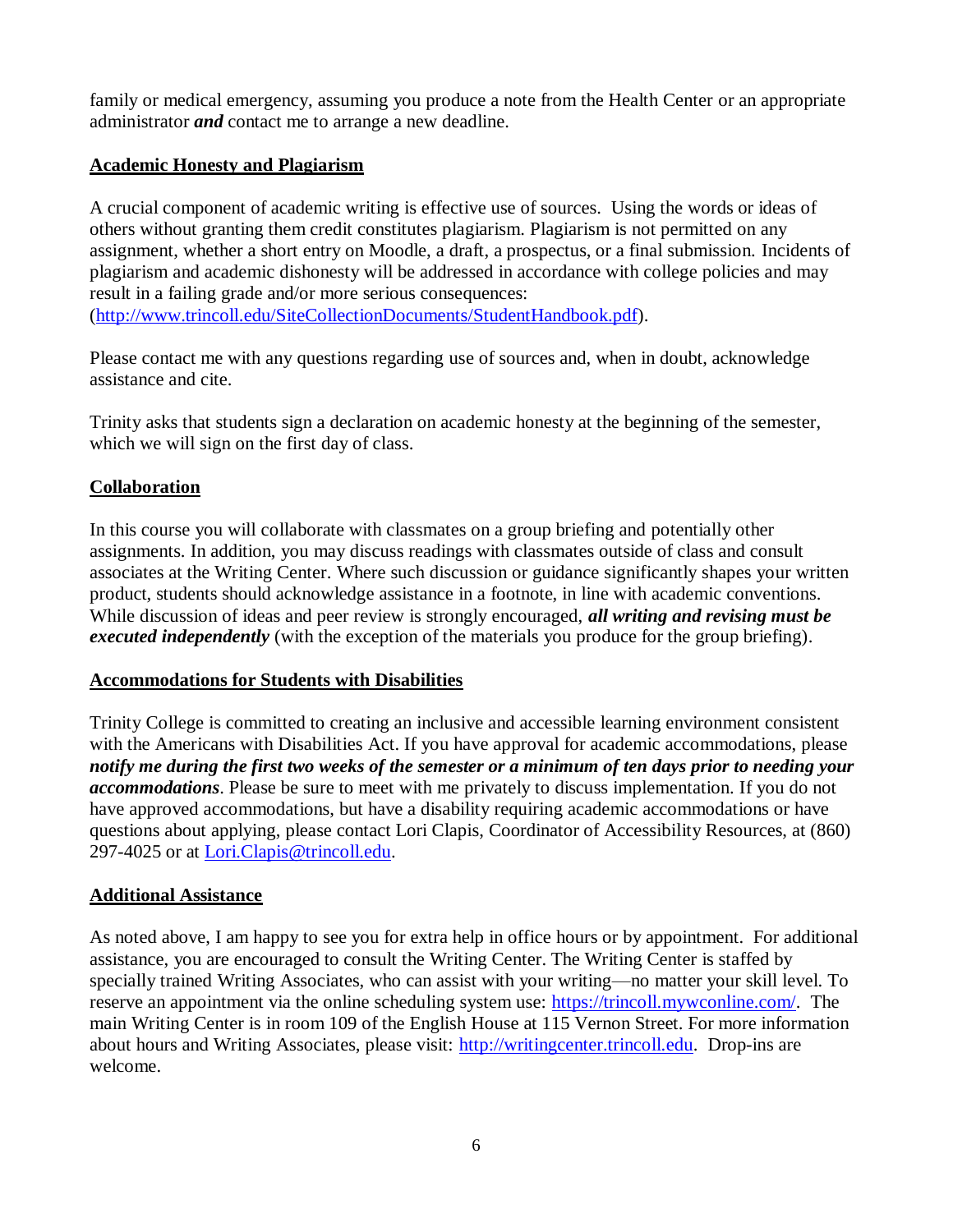#### **SCHEDULE**

*This schedule is subject to change with adequate notice. I will distribute any revisions and post new versions on Moodle (M).*

| <b>PART I - IMMIGRATION POLICY</b> |                                                                                                                                                                                                                                                                        |                                                                                                                                                                                                                                                                                                                                                                                                                                                                                                                                                |                                                                                                                                                                                        |
|------------------------------------|------------------------------------------------------------------------------------------------------------------------------------------------------------------------------------------------------------------------------------------------------------------------|------------------------------------------------------------------------------------------------------------------------------------------------------------------------------------------------------------------------------------------------------------------------------------------------------------------------------------------------------------------------------------------------------------------------------------------------------------------------------------------------------------------------------------------------|----------------------------------------------------------------------------------------------------------------------------------------------------------------------------------------|
| <b>DATE</b>                        | <b>CLASS TIME</b>                                                                                                                                                                                                                                                      | <b>READINGS DUE</b>                                                                                                                                                                                                                                                                                                                                                                                                                                                                                                                            | <b>ASSIGNMENTS</b>                                                                                                                                                                     |
| T, 1/22                            | Introduction                                                                                                                                                                                                                                                           | No Readings                                                                                                                                                                                                                                                                                                                                                                                                                                                                                                                                    |                                                                                                                                                                                        |
| W, 1/23                            |                                                                                                                                                                                                                                                                        | • Syllabus<br>• Assignment Details                                                                                                                                                                                                                                                                                                                                                                                                                                                                                                             | E-mail by 8:00 pm:<br>• Note and questions<br>on syllabus and<br>assignments<br>• Completed student<br>questionnaire<br>Sign up for your<br>response papers and<br>briefing on Moodle. |
| Th, 1/24                           |                                                                                                                                                                                                                                                                        | Attend Professor Williamson's interview on WNPR's Where we Live, 9-10:30 am                                                                                                                                                                                                                                                                                                                                                                                                                                                                    |                                                                                                                                                                                        |
| M, 1/28                            |                                                                                                                                                                                                                                                                        |                                                                                                                                                                                                                                                                                                                                                                                                                                                                                                                                                | Submit DQ to Moodle<br>by 8:00 p.m.                                                                                                                                                    |
| T, 1/29                            | <b>Immigration Policy Debate</b><br>Rhetoric surrounding a political<br>debate can obscure facts. Do any<br>facts in the readings surprise you?<br>Why?<br>What do you find convincing or<br>unconvincing in Huntington's<br>argument and Citrin et al.'s<br>critique? | • Greenblatt, Alan. 2008, 2010. "Immigration Debate." CQ Researcher 18(5): 97-120. [M -<br>23]<br>• Toobin, Jeffrey. 2015. "American Limbo." New Yorker. 27 July.<br>http://www.newyorker.com/magazine/2015/07/27/american-limbo<br>• Huntington, Samuel P. 2004. "The Hispanic Challenge." Foreign Policy 141: 30-45. [M - 15]<br>Citrin, Jack, Amy Lerman, Michael Murakami, and Kathryn Pearson. 2007. "Testing<br>Huntington: Is Hispanic Immigration a Threat to American Identity?" Perspectives on Politics<br>$5(1)$ : 31-48. [M - 17] |                                                                                                                                                                                        |
| W, 1/30                            |                                                                                                                                                                                                                                                                        |                                                                                                                                                                                                                                                                                                                                                                                                                                                                                                                                                | Submit DQ to Moodle<br>by 8:00 p.m.                                                                                                                                                    |
| Th, 1/31                           | Theories of International Migration<br>Of the various theories of<br>migration, which is most convincing<br>and why?                                                                                                                                                   | • Bean, Frank D. and Gillian Stevens. 2003. America's Newcomers and the Dynamics of<br>Diversity. New York: Russell Sage. Chapter 2, p. 16-41. $[M - 25]$<br>Portes, Alejandro and Rubén G. Rumbaut. 2006. Immigrant America: A Portrait. Los Angeles,<br>CA: University of California Press. [M - 34] Read pages 1-11; skim pages 12-36 so that you<br>understand their typology of immigrants.                                                                                                                                               |                                                                                                                                                                                        |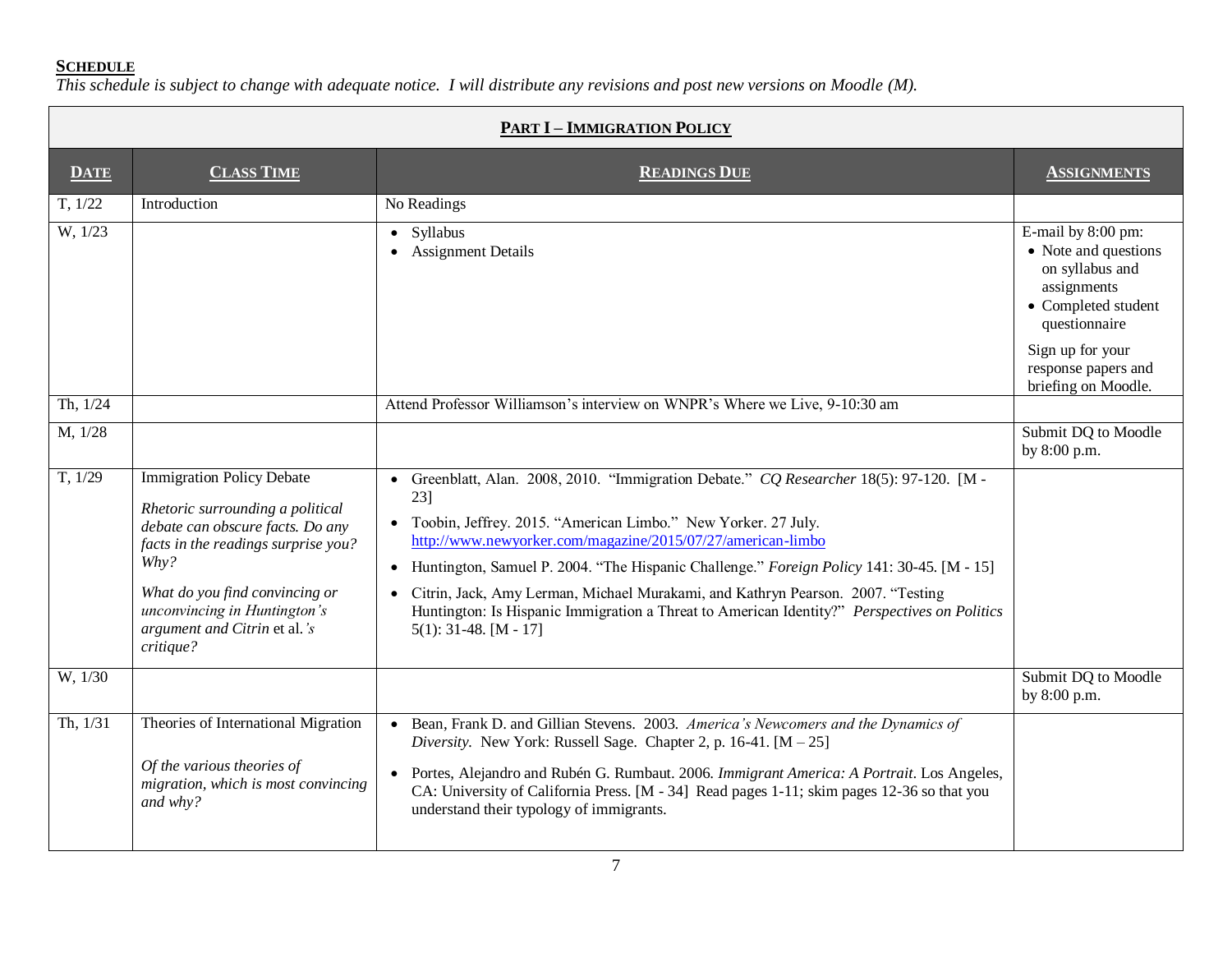| M, 2/4   |                                                                                                           |                                                                                                                                                                                                                                          | Submit discussion<br>question to Moodle by<br>8:00 p.m. |
|----------|-----------------------------------------------------------------------------------------------------------|------------------------------------------------------------------------------------------------------------------------------------------------------------------------------------------------------------------------------------------|---------------------------------------------------------|
| T, 2/5   | Ethics of Migration<br>What are our responsibilities to<br>migrants and why?                              | • Carens, Joseph H. 1998. "Aliens and Citizens: The Case for Open Borders." Pp.365-387 in The<br>Immigration Reader: America in a Multidisciplinary Perspective, edited by David Jacobson.<br>Malden, MA: Blackwell Publishers. [M - 23] |                                                         |
|          |                                                                                                           | Walzer, Michael. 1998. "Membership." Pp. 341-364 in The Immigration Reader: America in a<br>Multidisciplinary Perspective, edited by David Jacobson. Malden, MA: Blackwell Publishers.<br>$[M - 23]$                                     |                                                         |
| Th, 2/7  | Historical US Policy - Pre-1965<br>How have immigration policies                                          | • Tichenor, Daniel J. 2002. Dividing Lines: The Politics of Immigration Control in America.<br>Princeton, NJ: Princeton University Press. Chapter 2, p. 16-45. [Book - 29]                                                               |                                                         |
|          | historically emerged? How do past<br>policies affect today's prospects for<br>reform?                     | • Aleinikoff, T. Alexander, David Martin and Hiroshi Motomura. 2003. "A Brief History of<br>Immigration to the United States." Pp. 157-182 in Immigration and Citizenship: Process and<br>Policy, 5th Edition. Thompson West. [M - 24]   |                                                         |
|          |                                                                                                           | • Peters, Margaret. 2018. "Why did Republicans become so opposed to immigration? Hint: It's<br>not because there's more nativism." Washington Post. January 30. https://wapo.st/2QOldey                                                  |                                                         |
| T, 2/12  | Historical US Policy - Post-1965<br>How should post-WWII policy<br>history inform the debate today?       | Tichenor, Daniel J. 2002. Dividing Lines: The Politics of Immigration Control in America.<br>Princeton, NJ: Princeton University Press. Chapters 8-9, p. 219-288. [Book - 68]                                                            |                                                         |
| Th, 2/14 | <b>IRCA</b> and Mexican Migration<br>How does Massey's account differ<br>from the conventional wisdom? Is | • Massey, Douglas S., Jorge Durand, and Nolan J. Malone. 2002. Beyond Smoke and Mirrors:<br>Mexican Immigration in an Era of Economic Integration. New York: Russell Sage<br>Foundation. Chapters 3-5., p. 24-104. [Book - 74]           |                                                         |
|          | it convincing?                                                                                            | Ahmed, Azam. 2019. "Migrants' Despair Is Growing at U.S. Border. So Are Smugglers'<br>Profits." New York Times. 6 January. https://nyti.ms/2D3u4Wr                                                                                       |                                                         |
| T, 2/19  | Comprehensive Immigration<br>Reform                                                                       | Massey, Douglas S., Jorge Durand, and Nolan J. Malone. 2002. Beyond Smoke and Mirrors:<br>Mexican Immigration in an Era of Economic Integration. New York: Russell Sage<br>Foundation. Chapters 6-7., p. 105-164. [Book - 61]            |                                                         |
|          |                                                                                                           | Naylor, Brian. 2017. "Trump Unveils Legislation Limiting Legal Immigration." NPR. August<br>2. https://www.npr.org/2017/08/02/541104795/trump-to-unveil-legislation-limiting-legal-<br>immigration                                       |                                                         |
|          |                                                                                                           | Skim this summary of the Senate Bill 744 passed in July 2013:<br>$\bullet$<br>http://www.immigrationpolicy.org/special-reports/guide-s744-understanding-2013-senate-<br>immigration-bill                                                 |                                                         |
|          |                                                                                                           | Refer to the charts on pages 4-5 here to review the differences between current legal<br>$\bullet$<br>immigration flows and proposed flows in the Senate bill:<br>http://www.migrationpolicy.org/pubs/CIRbrief-LegalFlows.pdf            |                                                         |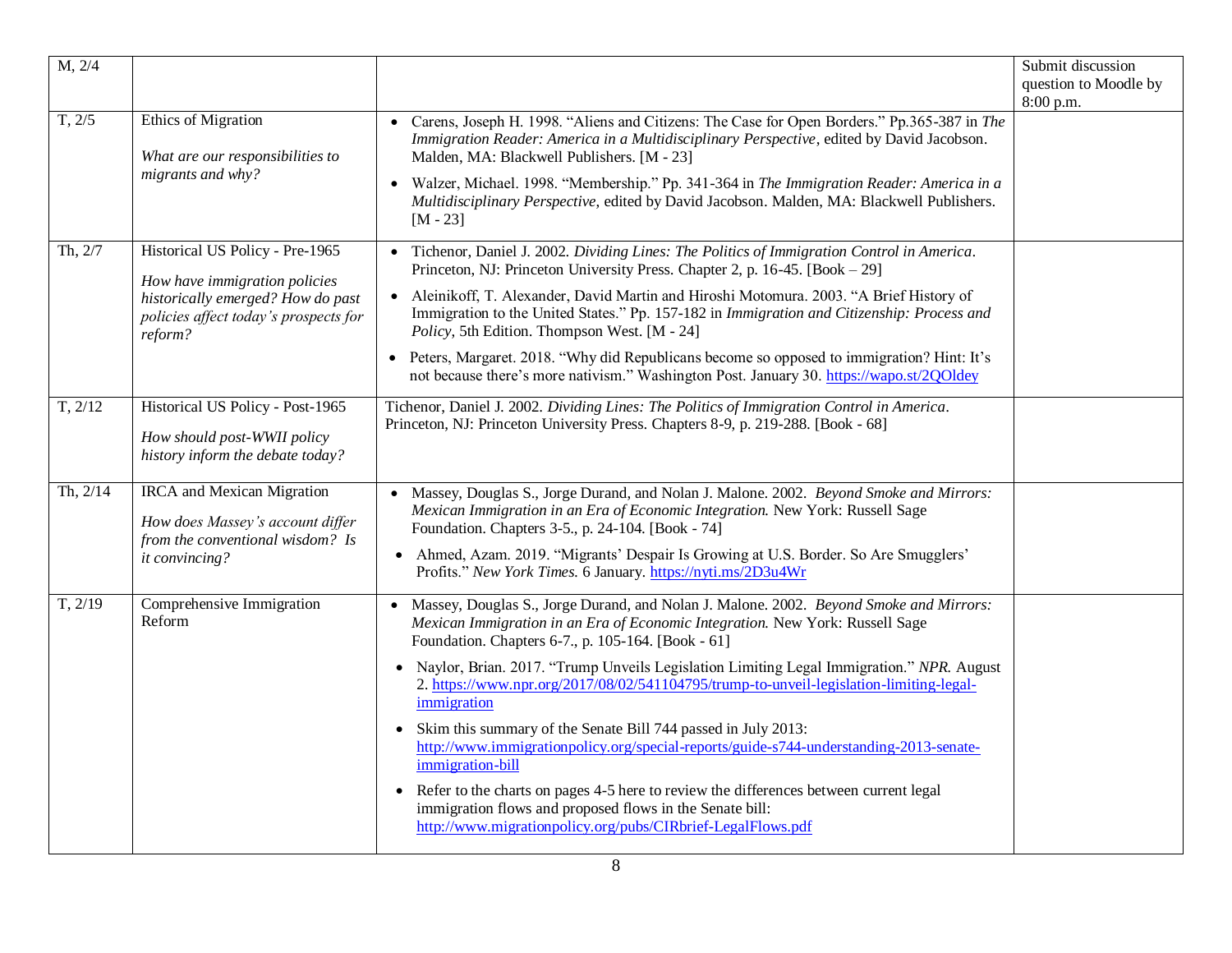| Th, 2/21 | No Class.                                                                                                                                                                                                                                                                                                          | <b>Trinity Days</b>                                                                                                                                                                                                                                                                                                                                                                                                                                                                                                                                                                                                                                                                                                                                                                                                                                                                                                                                                                                                                                                                                        |                                           |
|----------|--------------------------------------------------------------------------------------------------------------------------------------------------------------------------------------------------------------------------------------------------------------------------------------------------------------------|------------------------------------------------------------------------------------------------------------------------------------------------------------------------------------------------------------------------------------------------------------------------------------------------------------------------------------------------------------------------------------------------------------------------------------------------------------------------------------------------------------------------------------------------------------------------------------------------------------------------------------------------------------------------------------------------------------------------------------------------------------------------------------------------------------------------------------------------------------------------------------------------------------------------------------------------------------------------------------------------------------------------------------------------------------------------------------------------------------|-------------------------------------------|
| T, 2/26  | Comprehensive Immigration<br>Reform – Border and Interior<br>Enforcement                                                                                                                                                                                                                                           | • Wong, The Politics of Immigration (pages TBD)<br>• MPI Report on Immigration Enforcement, pages 1-13 (Executive Summary):<br>http://www.migrationpolicy.org/pubs/enforcementpillars.pdf<br>• Lind, Dara. 2019. "What's actually happening at the US-Mexico border, explained." Vox<br>Media. January 9. https://www.vox.com/2019/1/8/18173721/trump-border-facts-truth-speech-<br>lying<br>• Lind, Dara. 2019. "The Trump administration's separation of families at the border,<br>explained." Vox Media. August 14. https://www.vox.com/2018/6/11/17443198/children-<br>immigrant-families-separated-parents<br>Read and watch this multimedia examination of the border. https://www.usatoday.com/border-<br>wall/<br>Recommended: Martínez, Óscar. 2017. "Escaping death, asylum seekers surge in Mexico."<br>Univision. October 17. https://www.univision.com/especial/univision-news/latin-<br>america/special-report-escaping-death-asylum-seekers-surge-in-mexico/index.html                                                                                                                     |                                           |
| Th, 2/28 | Comprehensive Immigration<br>Reform - Employment<br>Enforcement<br>Will comprehensive reform<br>proposals address contemporary<br>challenges?                                                                                                                                                                      | • Wong, The Politics of Immigration (pages TBD)<br>Martin, David A. 2007. "Eight Myths about Immigration Enforcement." Legislation and<br>Public Policy 10: 525-553. $[M - 27]$<br>Carcamo, Cindy. 2017. "Trump's crackdown focuses on people in the U.S. illegally – but not<br>on the businesses that hire them." March 20. https://www.latimes.com/nation/la-na-<br>immigration-employers-20170320-story.html                                                                                                                                                                                                                                                                                                                                                                                                                                                                                                                                                                                                                                                                                           | Employment<br><b>Enforcement Briefing</b> |
| T, 3/5   | Proposals for Reform - DREAM<br>Act<br>Is the DREAM Act/Deferred Action<br>a worthwhile step towards<br>immigration reform?<br>What does the Congressional<br>Record of the senatorial DREAM<br>Act debate suggest about what<br>makes a desirable/undesirable<br>immigrant in the eyes of the<br>American public? | Gonzalez, Roberto G. 2011. "Learning to Be Illegal: Undocumented Youth and Shifting<br>$\bullet$<br>Legal Contexts in the Transition to Adulthood." American Sociological Review 76(4): 602–<br>619. $[M - 17]$<br>• Knickerbocker, Brad. 2010. "DREAM Act for Minors in the US Illegally Stopped in the<br>Senate." Christian Science Monitor, December 18. https://bit.ly/2RTiepX<br>Congressional Record. 2010. S8622-8624 (daily ed. December 8) (statement of Senator<br>$\bullet$<br>Durbin). [M - 2]<br>• Congressional Record. 2010. S10657-10658. (daily ed. December 18) (statement of Senator<br>McCain). $[M - 2]$<br>• Gonzales, Roberto et al. 2017. Taking Giant Leaps Forward: Experiences of a Range<br>of DACA Beneficiaries at the 5-Year Mark. Center for American Progress.<br>https://cdn.americanprogress.org/content/uploads/2017/06/21142115/DACAat5-brief2.pdf<br>Preston, Julia. 2017. "How the Dreamers Learned to Play Politics." Politico. September 9.<br>$\bullet$<br>https://www.politico.com/magazine/story/2017/09/09/dreamers-daca-learned-to-play-politics-<br>215588 | <b>DREAM Act / DACA</b><br>Briefing       |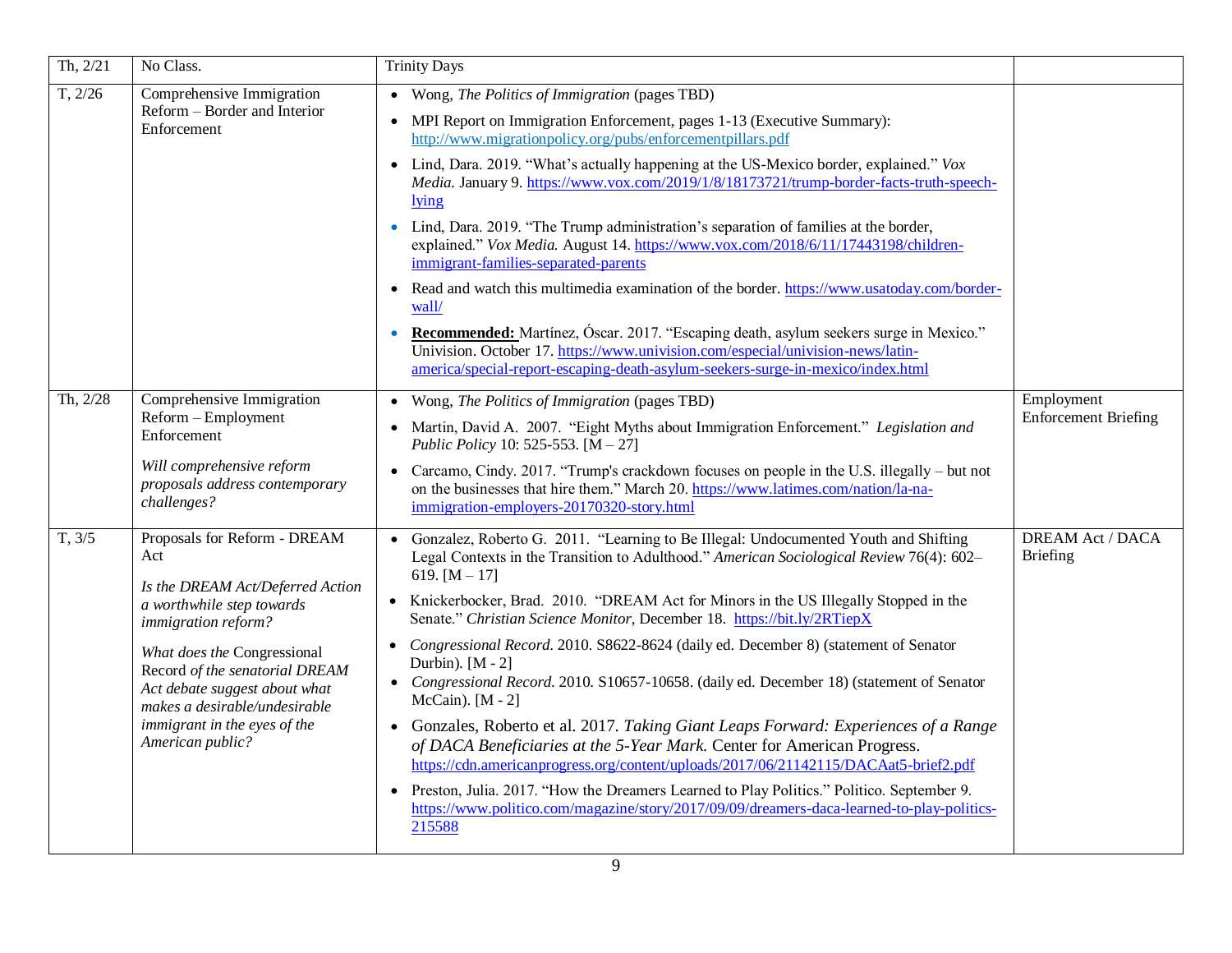| $\overline{W}$ , 3/6 |                                                                                                   |                                                                                                                                                                                                                                                                                                                                                                          | <b>Email Professor</b><br>question for data<br>assignment. |
|----------------------|---------------------------------------------------------------------------------------------------|--------------------------------------------------------------------------------------------------------------------------------------------------------------------------------------------------------------------------------------------------------------------------------------------------------------------------------------------------------------------------|------------------------------------------------------------|
| Th, 3/7              | Comparisons to Other Nations<br>What can we learn from<br>immigration policy in other<br>nations? | • Freeman, G. (1995). "Modes of Immigration Policies in Liberal Democratic States."<br>International Migration Review 29(4): 881-902. [M - 21]<br>• Cornelius, W.T., Tsuda, P. L. Martin and J. F. Hollifield (2004). Controlling Immigration: A<br>Global Perspective. Read 3-20 and 40-43; skim remainder.<br>• Choose one reading in preparation for data assignment: |                                                            |
|                      |                                                                                                   | • If you intend to focus on asylum: Rottman, Andy J., Christopher J. Fariss and<br>Steven C. Poe. 2009. "The Path to Asylum in the US and the Determinants<br>for Who Gets In and Why." International Migration Review 43(1): 3-34.                                                                                                                                      |                                                            |
|                      |                                                                                                   | • If you intend to focus on detention, deportation, or immigration courts:<br>Meissner et al. 2013. Immigration Enforcement in the United States: The<br>Rise of a Formidable Machinery. Migration policy Institute. 118-140.                                                                                                                                            |                                                            |
| T, 3/12              | Proposals for Reform - Point<br>System                                                            | • Refer to the charts on pages 11-12 here to review the Senate bill's point system:<br>http://www.migrationpolicy.org/pubs/CIRbrief-LegalFlows.pdf                                                                                                                                                                                                                       | Point System Briefing                                      |
|                      | Is a point system a worthwhile<br>direction for reform?                                           | • Wasem, Ruth Ellen and Chad C. Haddal. 2007. "Point Systems for Immigrant Selection:<br>Options and Issues." Congressional Research Service, September 4. [M-33]                                                                                                                                                                                                        |                                                            |
|                      |                                                                                                   | Borjas, George J. 1999. "National Origin." Pp. 39-61 in Heaven's Door: Immigration Policy<br>$\bullet$<br>and the American Economy. Princeton, NJ: Princeton University Press. $[M - 22]$                                                                                                                                                                                |                                                            |
|                      |                                                                                                   | Jasso, Guillermina and Mark R. Rosenzweig. 1995. "Do Immigrants Screened for Skills Do<br>Better than Family Reunification Immigrants?" International Migration Review 29(1). Pages<br>85-89, 108-109. [M]                                                                                                                                                               |                                                            |
| W, 3/13              |                                                                                                   |                                                                                                                                                                                                                                                                                                                                                                          | Post draft chart/table to<br>Moodle by 3:00 pm.            |
|                      |                                                                                                   | <b>PART II - IMMIGRANT INTEGRATION</b>                                                                                                                                                                                                                                                                                                                                   |                                                            |
| Th, 3/14             | Theories of<br>Assimilation/Integration                                                           | • Alba, Richard and Victor Nee. 2003. Remaking the American Mainstream: Assimilation and<br>Contemporary Immigration. Cambridge, MA: Harvard University Press. [M - 35]                                                                                                                                                                                                  | Bring printed copy of<br>draft chart/table to              |
|                      | What does it mean to become<br>American? What do/should we<br>expect from immigrants and from     | Brubaker, Rogers. 2001. "The return of assimilation? Changing perspectives on immigration<br>$\bullet$<br>and its sequels in France, Germany, and the United States." Ethnic and Racial Studies 24(4).<br>Note: Read only the section on "Two Meanings of Assimilation," p. 533-535. $[M - 2]$                                                                           | class.                                                     |
|                      | Americans?                                                                                        | Waters, Mary C. and Marisa Gerstein Pineau, Eds 2015. The Integration of Immigrants into<br>American Society. National Academy of Sciences. Pp. 1-14.                                                                                                                                                                                                                    |                                                            |
|                      |                                                                                                   | School House Rock. 1977. "The Great American Melting Pot." Video clip. Accessed July 18,<br>2012. YouTube. http://www.youtube.com/watch?v=3213sTFRFX8. [Link]                                                                                                                                                                                                            |                                                            |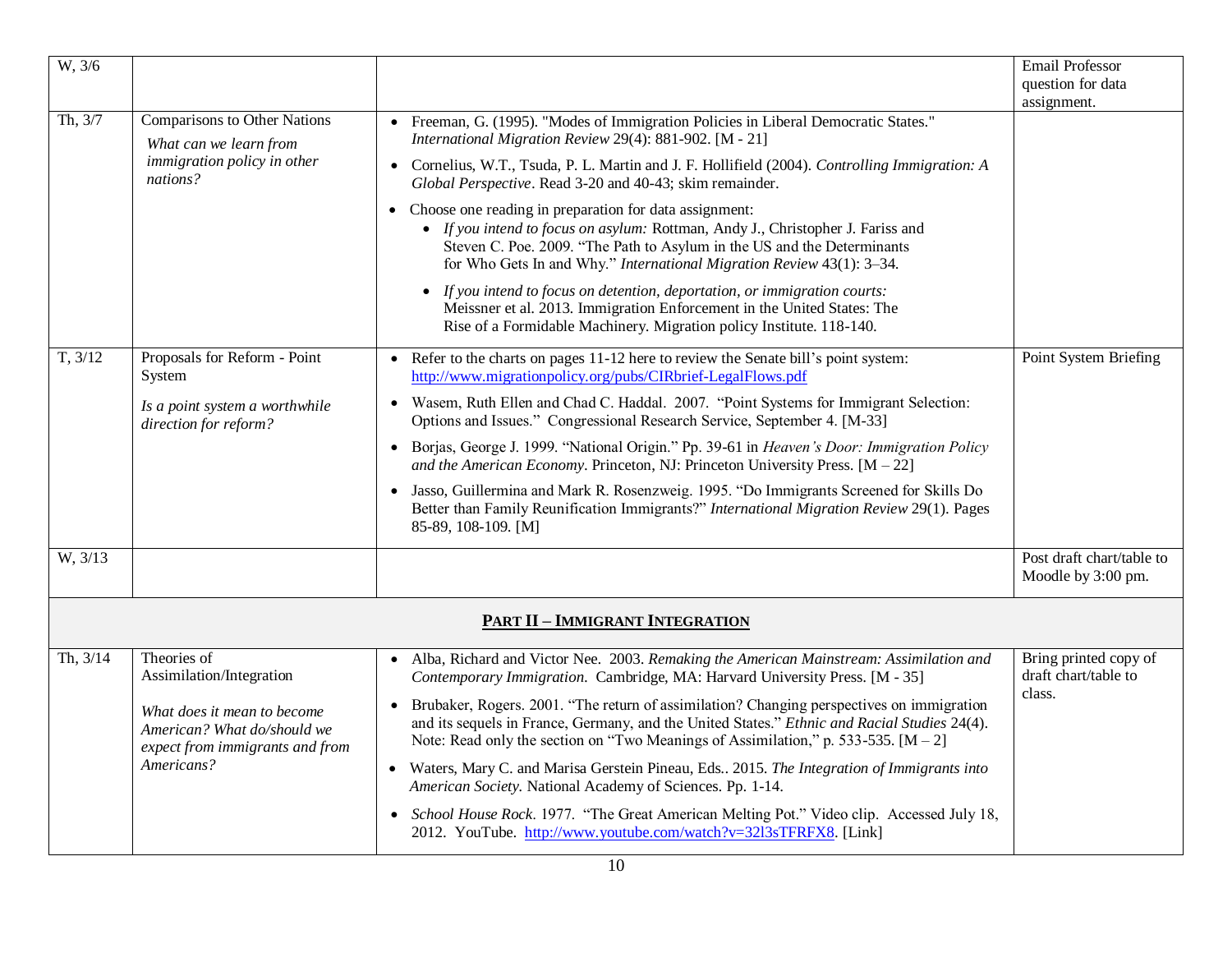| F, 3/15      |                                                                                                                                                               |                                                                                                                                                                                                                                                                                                                                                                                                                                                                                                                                                                                                                                                                                                                                                                                                                                                                                                                                                                                                                                                                                                                                | Data Assignment due to<br>Moodle and Downes<br>206 by 3:00 pm. |
|--------------|---------------------------------------------------------------------------------------------------------------------------------------------------------------|--------------------------------------------------------------------------------------------------------------------------------------------------------------------------------------------------------------------------------------------------------------------------------------------------------------------------------------------------------------------------------------------------------------------------------------------------------------------------------------------------------------------------------------------------------------------------------------------------------------------------------------------------------------------------------------------------------------------------------------------------------------------------------------------------------------------------------------------------------------------------------------------------------------------------------------------------------------------------------------------------------------------------------------------------------------------------------------------------------------------------------|----------------------------------------------------------------|
| $T, 3/19-21$ | No Class.                                                                                                                                                     | Spring Break                                                                                                                                                                                                                                                                                                                                                                                                                                                                                                                                                                                                                                                                                                                                                                                                                                                                                                                                                                                                                                                                                                                   |                                                                |
| T, 3/26      | Second-generation Assimilation<br>Evaluate competing second-<br>generation assimilation theories.<br>Which fits your understanding of<br>the evidence?        | • Portes, Alejandro and Min Zhou. 1993. "The New Second Generation: Segmented<br>Assimilation and its Variants." Annals of the American Academy of Political and Social<br>Science 530(1): 74-96. $[M - 22]$<br>Kasinitz, Philip, John H. Mollenkopf, Mary C. Waters, and Jennifer Holdaway. 2008.<br>$\bullet$<br>Inheriting the City: The Children of Immigrants Come of Age. New York: Russell Sage<br>Foundation. Chapters 1, p. 1-24. $[M - 24]$                                                                                                                                                                                                                                                                                                                                                                                                                                                                                                                                                                                                                                                                          |                                                                |
| Th, 3/28     | Immigrants and the Economy<br>Do immigrants harm U.S. workers'<br>wages?                                                                                      | Peri, Giovanni. 2013. "The Economic Benefits of Immigration." Berkeley Review of Latin<br>$\bullet$<br>American Studies.<br>http://clas.berkeley.edu/sites/default/files/shared/docs/tertiary/BRLASFall2013-Peri.pdf<br>• Waters, Mary C. and Marisa Gerstein Pineau, Eds 2015. The Integration of Immigrants into<br>American Society. National Academy of Sciences. Pp. 247-249, 292-296.<br>Lowenstein, Roger. 2006. "What Is She Really Doing to American Jobs and Wages?" The<br>New York Times, July 9. Accessed July 18, 2012.<br>http://www.nytimes.com/2006/07/09/magazine/09IMM.html?pagewanted=all [Link - 10]<br>Hondagneu-Sotelo Domestica, Pierette. 2001. Domestica: Immigrant Workers Cleaning and<br>Caring in the Shadows of Affluence. Berkeley, CA: University of California Press. Chapter 1,<br>p. 3-28. $[M - 25]$ (Chapter 2 recommended.)                                                                                                                                                                                                                                                             |                                                                |
| T, 4/2       | <b>Immigrants and Politics</b><br>How are immigrants participating<br>in politics and how will that shape<br>the future of American politics and<br>policies? | • Waters, Mary C. and Marisa Gerstein Pineau, Eds 2015. The Integration of Immigrants into<br>American Society. National Academy of Sciences. Pp. 159-197.<br>Silber Mohamed, Heather. 2017. The New Americans: Immigration, Protest, and the Politics<br>$\bullet$<br>of Latino Identity. University of Kansas Press. Chapter 7.<br>• Gimpel, James G. and Karen Kaufmann. 2001. "Impossible Dream or Distant Reality?:<br>Republican Efforts to Attract Latino Voters." Washington, DC: Center for Immigration Studies<br>Backgrounder. August. Accessed July 18, 2012.<br>http://www.cis.org/sites/cis.org/files/articles/2001/back901.pdf<br>Hajnal, Zoltan and Taeku Lee. 2012. "The Untold Future of American Politics." New York<br>Times. June 4.<br>http://campaignstops.blogs.nytimes.com/2012/06/04/the-untold-future-of-american-politics/<br>Patten, Eileen and Mark Hugo Lopez. 2013. "Are Unauthorized Immigrants Overwhelmingly<br>$\bullet$<br>Democrats?" Pew Hispanic Research Center Reports.<br>http://www.pewresearch.org/fact-tank/2013/07/22/are-unauthorized-immigrants-<br>overwhelmingly-democrats/ |                                                                |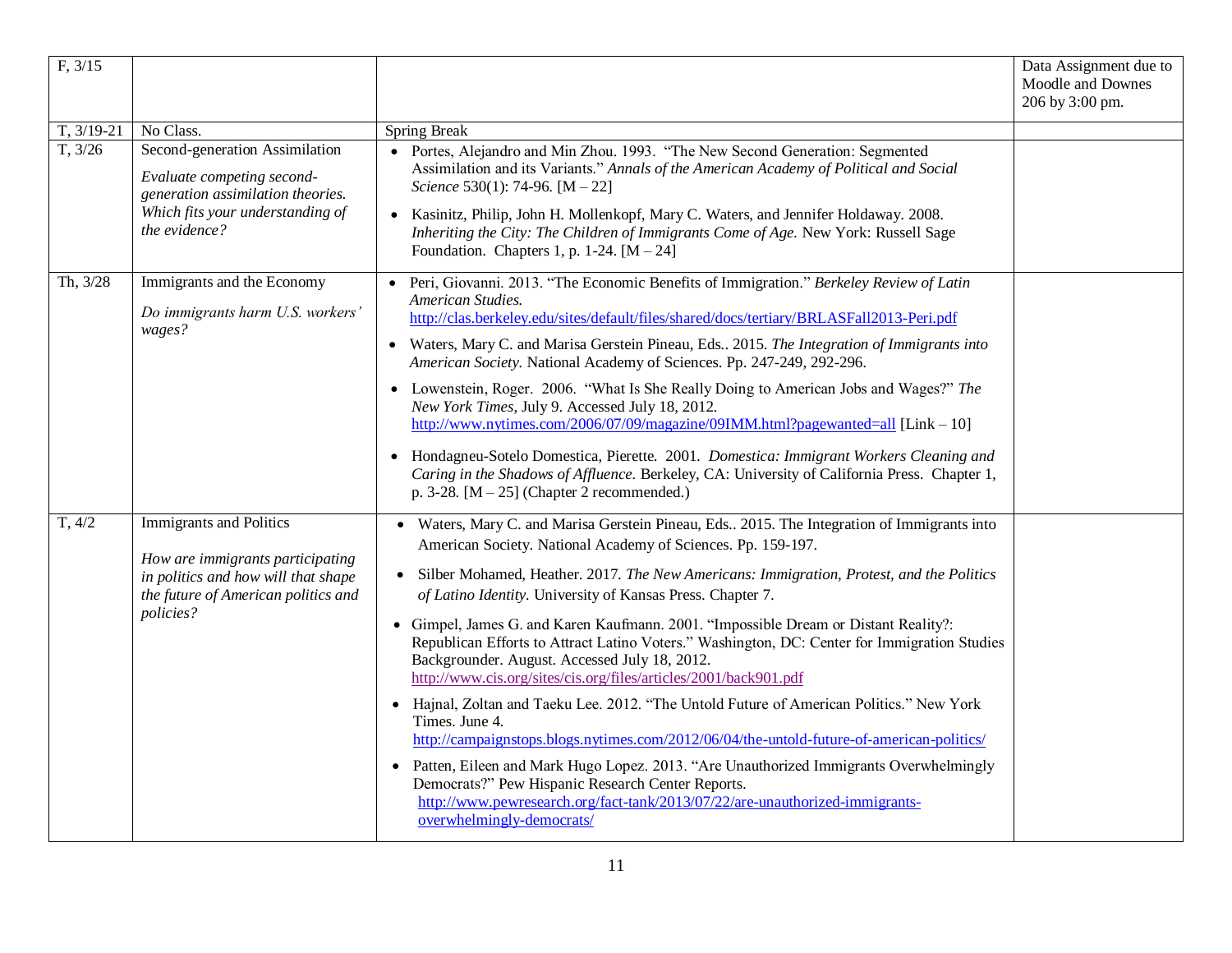| Th, 4/4<br>T, 4/9 | <b>Immigrants and Social Relations</b><br>How does/should immigration affect<br>American culture and society?<br><b>Immigrants</b> and Race | • Putnam, Robert D. 2007. "E Pluribus Unum: Diversity and Community in the Twenty-First<br>Century." Scandinavian Political Studies 30(2): 137-174. [M - 28]<br>• Enos, Ryan. 2014. "Causal Effect of Intergroup Contact on Exclusionary Attitudes."<br>Proceedings of the National Academy of Sciences of the United States of America (111)10:<br>3699-3704.<br>• Masuoka, Natalie and Jane Junn. 2013. The Politics of Belonging. Chicago: University of                                                                                                                                                                                                                                                                                                                                                      |                                                                                                |
|-------------------|---------------------------------------------------------------------------------------------------------------------------------------------|------------------------------------------------------------------------------------------------------------------------------------------------------------------------------------------------------------------------------------------------------------------------------------------------------------------------------------------------------------------------------------------------------------------------------------------------------------------------------------------------------------------------------------------------------------------------------------------------------------------------------------------------------------------------------------------------------------------------------------------------------------------------------------------------------------------|------------------------------------------------------------------------------------------------|
|                   | Will contemporary immigration<br>reshape the American color line?<br>In what way and to what effect?                                        | Chicago Press. Chapter 2, p. 36-62. [M-26]<br>• Kasinitz, Philip, John H. Mollenkopf, Mary C. Waters, and Jennifer Holdaway. 2008. Inheriting<br>the City: The Children of Immigrants Come of Age. New York: Russell Sage Foundation.<br>Chapters 10, p. 300-341. $[M - 41]$<br>• Policy Memo and prospectus assignment (see "Assignment Details" on Moodle) [M - 2]<br>Writing a Policy Memo handout (PolicyMemoAFW in Unit II Readings) [M - 1]<br>$\bullet$<br>• Policy Memo example (read "MemoExample" under assignments) [M-10]                                                                                                                                                                                                                                                                            |                                                                                                |
|                   |                                                                                                                                             | <b>PART III - INTEGRATION POLICY</b>                                                                                                                                                                                                                                                                                                                                                                                                                                                                                                                                                                                                                                                                                                                                                                             |                                                                                                |
| Th, 4/11          | U.S. Integration Policy<br>What does U.S. immigrant<br>integration policy do and not do?                                                    | • Fix, Michael. 2007. "Immigrant Integration and Comprehensive Immigration Reform: An<br>Overview." In Securing the Future: U.S. Immigrant Integration Policy, edited by Michael Fix.<br>Washington, DC: Migration Policy Institute. 1-11. $[M - 11]$<br>• Bloemraad, Irene. 2006. Becoming a Citizen: Incorporating Immigrants and Refugees in the<br>United States and Canada. Berkeley, CA: University of California Press. Chapter 3. $[M - 35]$<br>"Quiz: Could You Become a Citizen?" http://www.cnn.com/2016/06/30/us/4th-of-july-quiz-<br>us-citizenship/ [Take the quiz!]<br>• Lind, Dara. 2018. The citizenship question on the 2020 census, explained." March 28. Vox<br>Media. https://www.vox.com/policy-and-politics/2018/3/28/17168048/census-citizenship-<br>2020-immigrants-count-trump-lawsuit | By 1:00 pm before<br>class, enter your score<br>on the citizenship quiz<br>on the Moodle poll. |
| T, 4/16           | Immigrant Dispersion and Local<br>Responses<br>Why are immigrants dispersing and<br>how is dispersion relevant to policy<br>reform?         | Singer, Audrey. 2008. "Twenty-First-Century Gateways: An Introduction." In Twenty-First<br>Century Gateways: Immigrant Integration in Suburban America, edited by A. Singer, S. W.<br>Hardwick, and C. B. Brettell, 1-22. Washington, DC: Brookings Institution Press. [M - 22]<br>• Williamson, Abigail Fisher. 2018. Welcoming New Americans? Local Governments and<br>Immigrant Incorporation. University of Chicago Press. Chapter 1.                                                                                                                                                                                                                                                                                                                                                                        |                                                                                                |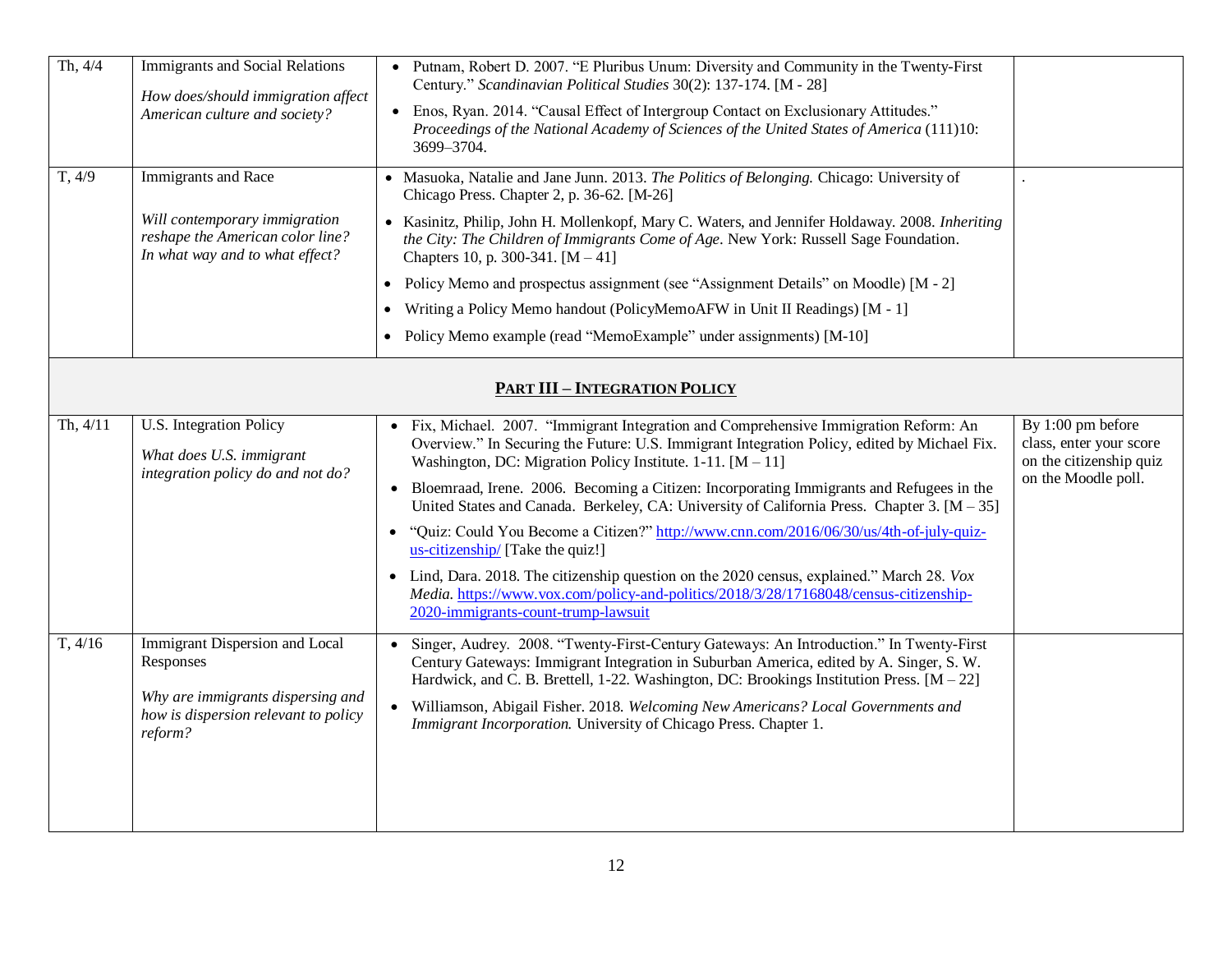| Th, 4/18 | State and Local Enforcement                                                                  | • Krikorian, Mark. 2001. "Downsizing Illegal Immigration: A Strategy of Attrition through<br>Enforcement." Washington, DC: Center for Immigration Studies Backgrounder. May. [M - 6]                                                                                                                               | State and Local<br><b>Enforcement Briefing</b> |
|----------|----------------------------------------------------------------------------------------------|--------------------------------------------------------------------------------------------------------------------------------------------------------------------------------------------------------------------------------------------------------------------------------------------------------------------|------------------------------------------------|
|          | What is the state-level role in<br>immigration and integration policy?<br>What should it be? | Varsanyi, Monica W. 2010. "Immigration Policy Activism in the U.S. States and Cities:<br>$\bullet$<br>Interdisciplinary Perspectives." In Taking Local Control: Immigration Policy Activism in U.S.<br>Cities and States, edited by Monica W. Varsanyi, 1-11. Stanford, CA: Stanford University<br>Press. $[M-11]$ |                                                |
|          |                                                                                              | Selected Readings on "Sanctuary cities":<br>٠<br>https://www.whitehouse.gov/the-press-office/2017/01/25/presidential-executive-order-<br>enhancing-public-safety-interior-united                                                                                                                                   |                                                |
|          |                                                                                              | https://www.washingtonpost.com/news/volokh-<br>conspiracy/wp/2017/01/26/constitutional-problems-with-trumps-executive-order-on-<br>sanctuary-cities/?utm_term=.9a3219180c08 (note that Ilya Somin is a conservative<br>originalist who argues against Trump's policy)                                              |                                                |
|          |                                                                                              | http://www.latimes.com/opinion/op-ed/la-oe-rivkin-foley-sanctuary-city-20161207-<br>story.html                                                                                                                                                                                                                     |                                                |
|          |                                                                                              | Martínez, David, Ricardo D. Martínez-Schuldt, and Guillermo Cantor. 2017. "Providing<br>Sanctuary or Fostering Crime? A Review of the Research on 'Sanctuary Cities' and<br>Crime." Sociology Compass.                                                                                                             |                                                |
| M, 4/22  |                                                                                              |                                                                                                                                                                                                                                                                                                                    | Prospectus Due - noon<br>(12 pm) to Moodle     |
| T, 4/23  | Prospectus Workshop                                                                          | Selected classmates' prospectuses to be posted to Moodle by 5:00 pm on Monday<br>$\bullet$                                                                                                                                                                                                                         |                                                |
| Th, 4/25 | Immigration and Fiscal Effects                                                               | • National Academy of Sciences. 2016. The Economic and Fiscal Consequences of Immigration.<br>P. 277-278, 317-355, 420-421 (second file).                                                                                                                                                                          |                                                |
|          | How do the costs and benefits of<br>immigration affect state and local<br>governments?       | Porter, Eduardo. 2005. "Illegal Immigrants Are Bolstering Social Security With Billions."<br>New York Times, April 5. Accessed July 20, 2012.<br>http://www.nytimes.com/2005/04/05/business/05immigration.html [Link - 2]                                                                                          |                                                |
|          |                                                                                              | Deborah L. Garvey. 2007. "Designing an Impact Aid Program for Immigrant Settlement." In<br>Securing the Future: U.S. Immigrant Integration Policy, edited by Michael Fix. Washington,<br>DC: Migration Policy Institute. $[M - 10]$                                                                                |                                                |
|          |                                                                                              |                                                                                                                                                                                                                                                                                                                    |                                                |
|          |                                                                                              |                                                                                                                                                                                                                                                                                                                    |                                                |
|          |                                                                                              |                                                                                                                                                                                                                                                                                                                    |                                                |